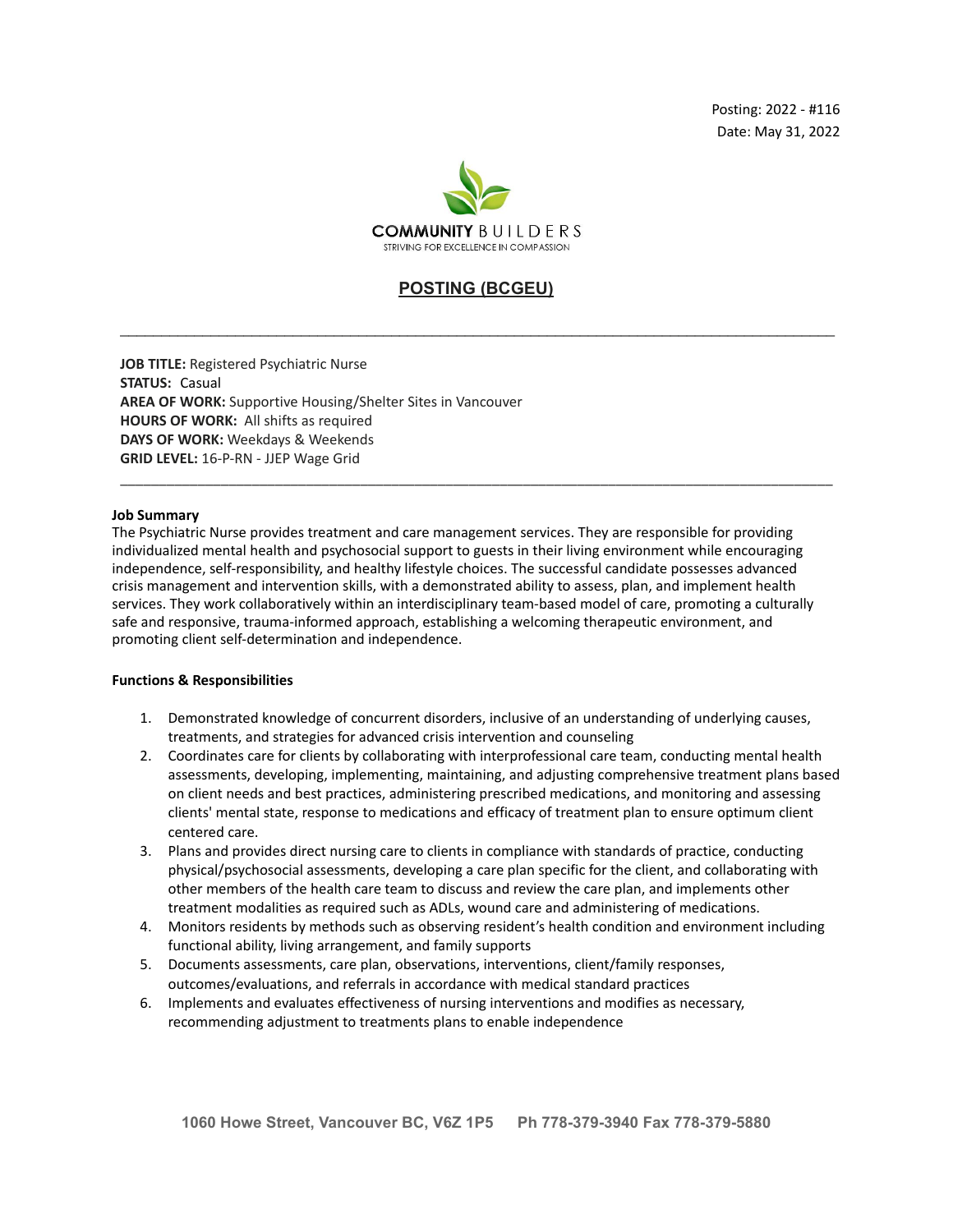### Date: May 31, 2022

- 7. Implement use of trauma informed practice and demonstrate strong understanding of harm reduction principles
- 8. Maintains an awareness of community social and mental health resources, makes this information available to clients, while respecting their individual goals.
- 9. Initiates and participates in case conferences/meetings with clients, family, service providers and members of the interprofessional team for identification of client mental health issues, concerns regarding services and coordination, emergent issues, and discussion of on-going follow-up care to ensure a coordinated approach to treatment. Acts as client advocate to protect and promote clients' right to autonomy, respect, privacy, dignity, and access to information.
- 10. Effectively manages crisis situations, using non-violent crisis intervention techniques and behavior management
- 11. Works collaboratively with the interdisciplinary team, including providing mentorship, support, and training as needed
- 12. Learn and understand Community Builders' values and philosophy of support, empowerment, inclusion, and openness for staff and residents.
- 13. Ensure compliance with legislated standards of medical field and internal policies, recommend best practices for clinical programs, and provide leadership to accomplish these goals with staff

## **Education & Experience**

- 1. Practicing Psychiatric Nurse, registered with the BC College of Nurses and Midwives
- 2. Current First Aid and CPR certification
- 3. Minimum 1 year experience in mental health centered environment

### **Abilities**

- 1. Ability to uphold best practices in the nursing field
- 2. Ability to independently analyze and interpret policies, and make recommendations on feasible solutions
- 3. Ability to independently plan, organize, manage, and control a high volume of activities
- 4. Ability to communicate effectively orally and in writing
- 5. Ability to exercise independent judgment and discretion within policy guidelines